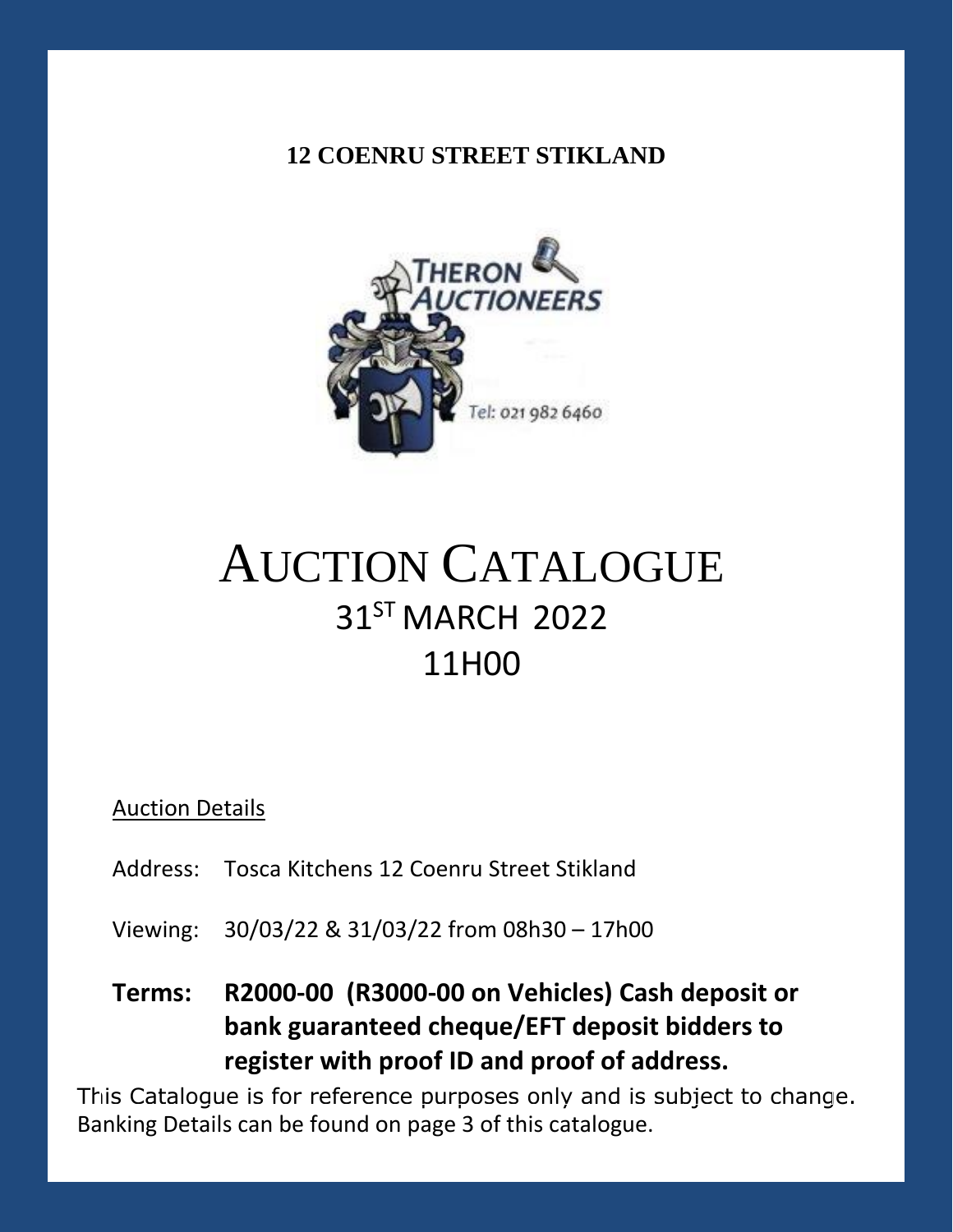#### **CONDITIONS OF SALE**

Any person who intends to bid at the auction, must register prior to the commencement of the auction. FICA documents will be required for auction registration.

All goods numbered or pointed out by the auctioneer are without reserve, unless stated otherwise.

The Auctioneer will only accept bids from registered Bidders. No potential buyers may bid without a buyers' card.

The Auctioneer reserves the right to regulate the bidding and to alter or withdraw any lot or vary order of same.

The purchase price on all items is exclusive of VAT.VAT of 15% will be charged on all items. The buyer must pay the Vat.

All items are sold voetstoots,(as is), no warranty or guarantee is given or implied. Theron Auctioneers or the Seller cannot be held responsible for any errors of description in the catalogue or media. Information and description given verbally or advertised in the media are given in good faith.

The Auctioneer's vendue roll and decision is final and no dispute will be taken into consideration or correctness of same. The Auctioneer is entitled to correct any error in the conclusion of any sale. If the Auctioneer or Seller makes any mistakes during the selling process, such mistakes shall not be binding upon either parties, yet however, shall be rectified.

Any prospective bidder must read the Terms and Conditions of the Auction and must not bid unless he or she has done so.

Buyers are deemed to have made themselves acquainted with the lot or lots they bid on.

Over and above the purchase price, the Purchaser is responsible for the payment of the 10% Auctioneers Commission plus VAT on the fall of the hammer.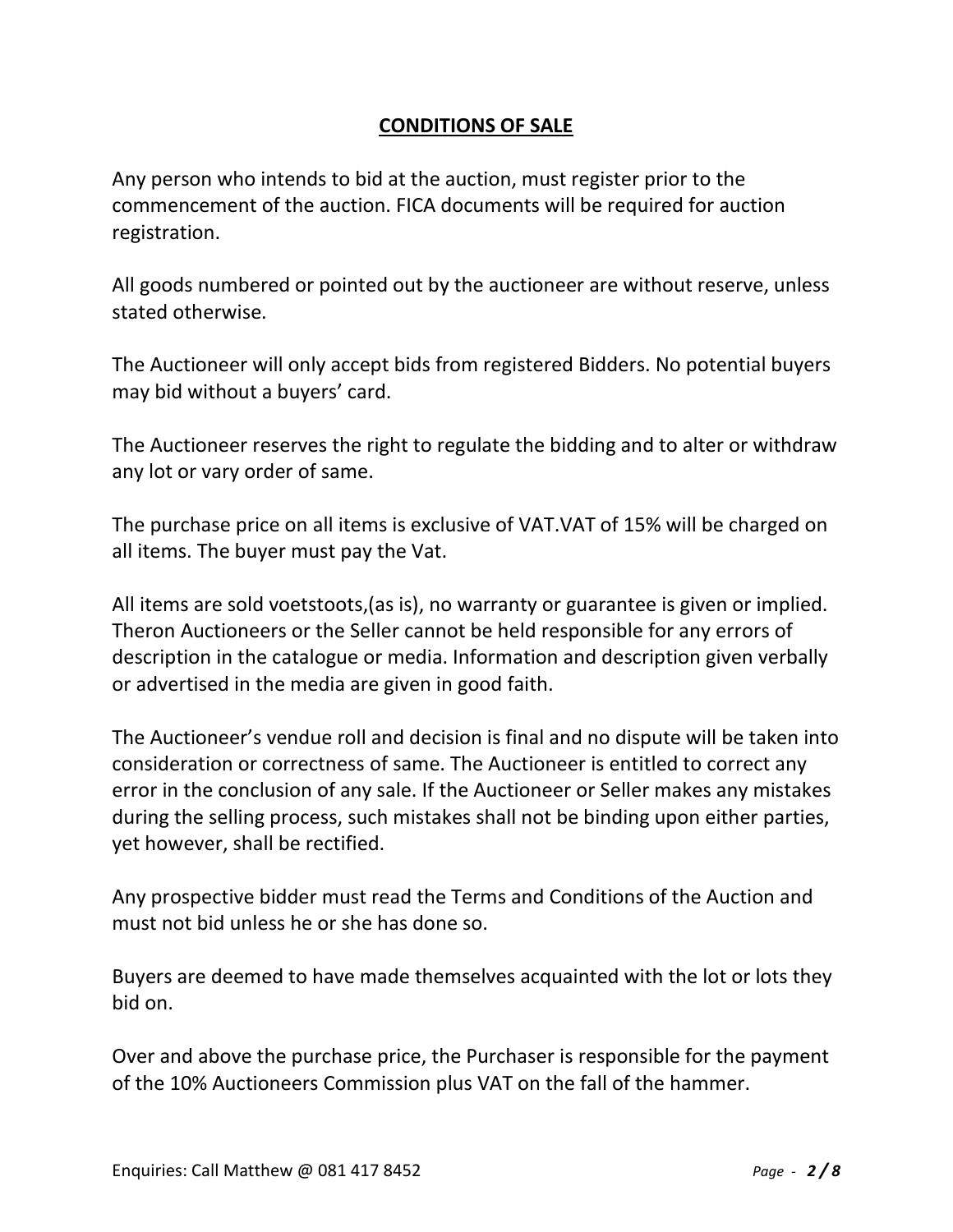The highest bidder shall be declared the Purchaser and if any dispute arises, it is at the discretion of the Auctioneer whether to put the lot up for auction again.

On the fall of the hammer, risk in each item passes to the Purchaser.

The Purchaser will pay the purchase price on each item by bank guaranteed cheque or cash immediately after the sale.

No items shall be removed from the auction floor during the time of sale or prior to full payment made by the Purchaser. The Purchaser will be responsible for the removal of his or her goods and for any damages to the building or other items while removing his goods.

Ownership shall pass to the Purchaser only on payment of the full purchase price, plus VAT if applicable, as well as, Auctioneer's commission.

All goods purchased must be removed immediately after the sale or by such time as announced by the Auctioneer. The Auctioneer will only store the items after a written agreement between the Auctioneer and the Purchaser. This will be at the expense of the Purchaser.

If the Purchaser fails to carry out any of his obligations under the conditions of sale, the items may be put up for sale again and the Purchaser shall be responsible for any loss sustained by reason of his default.

All monies due to the Seller will be paid into the trust account of Theron Auctioneers for the benefit of the Seller.

#### **Banking Details**

Theron Auctioneers ABSA bank Acc No. 4051557864 Branch Code: 632005

\*EMAIL proof of payment to [auctioneers@mweb.co.za](mailto:auctioneers@mweb.co.za) or FAX to 086 672 7368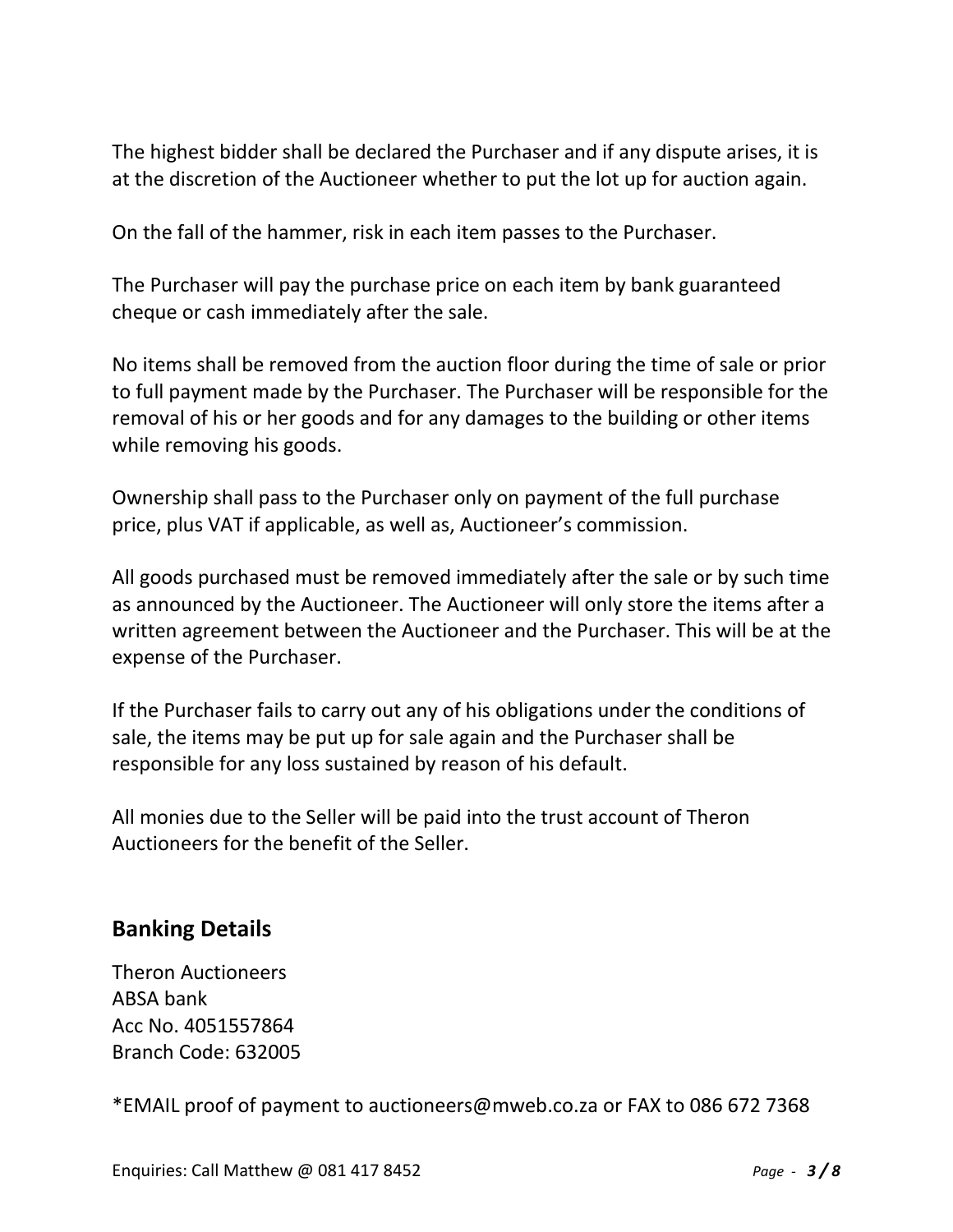Lot numbers which are subject to confirmation (STC) will be Confirmed by the liquidators at there discretion Bidders will Be contacted telephonically as soon as we have confirmation.

This catalogue is for reference purpose only and is subject to change without prior notice. neither the seller nor Theron Auctioneers shall be held liable for any error herein nor any representation or statement made by the Auctioneer or any information given in respect of the items on auction. Theron Auctioneers may withdraw combine or separate any lot (s) in their sole discretion

Each & Every lot will be sold as is, where is, with no guarantees Or warranties, express or implied. All information regarding the Lots in the buyers guide (in any) are statements of opinion only And shall never imply any guarantee as to the correctness or Completeness of any information supplied either verbally or in Writing about any lot.

| 1              | 1 x MAKITA CLAMP                                                |
|----------------|-----------------------------------------------------------------|
| 2              | 1 x MIRKA SANDPAPER                                             |
| 3              | 1 x 4 X CHEMICAL GLOVES                                         |
| 4              | 1 x ASSORTED SANDPAPER                                          |
| 5              | $1 \times$ OPEN                                                 |
| 6              | 1 x FOLDING TROLLEY                                             |
| $\overline{7}$ | $1 \times$ STEEL A FRAME                                        |
| 8              | $1 \times$ STEEL A FRAME                                        |
| 9              | 1 x PLATFORM TROLLEY                                            |
| 10             | 1 x RTC WOOD LATHE                                              |
| 11             | 1 x ASSORTED TOOLS                                              |
| 12             | $1 x$ HOLE SAW                                                  |
| 13             | 1 x 2 X SENSORS                                                 |
| 14             | 1 x ASSORTED ALLEN KEYS                                         |
| 15             | $1 \times 2 \times$ CHARGES                                     |
| 16             | $1 \times 1$ X WORK LIGHT                                       |
| 17             | 1 x 4 X SILICONE GUNS                                           |
| 18             | 1 x ASSORTED BOLTS & TOOLS                                      |
| 19             | 1 x INDUSTRIAL SPRAYRUN HEATER                                  |
| 20             | 1 x TRITON CUT OFF SAW                                          |
| 21             | 1 x 6 X WORK TROUSERS                                           |
| 22             | 1 x KREG TOOLING SYSTEM (TO COVER SCREWS USED FOR POCKET HOLES) |
| 23             | 1 x RYOBI HEAT GUN                                              |
| 24             | 1 x BLUM JIG FOR HINGES (WOODWORK)                              |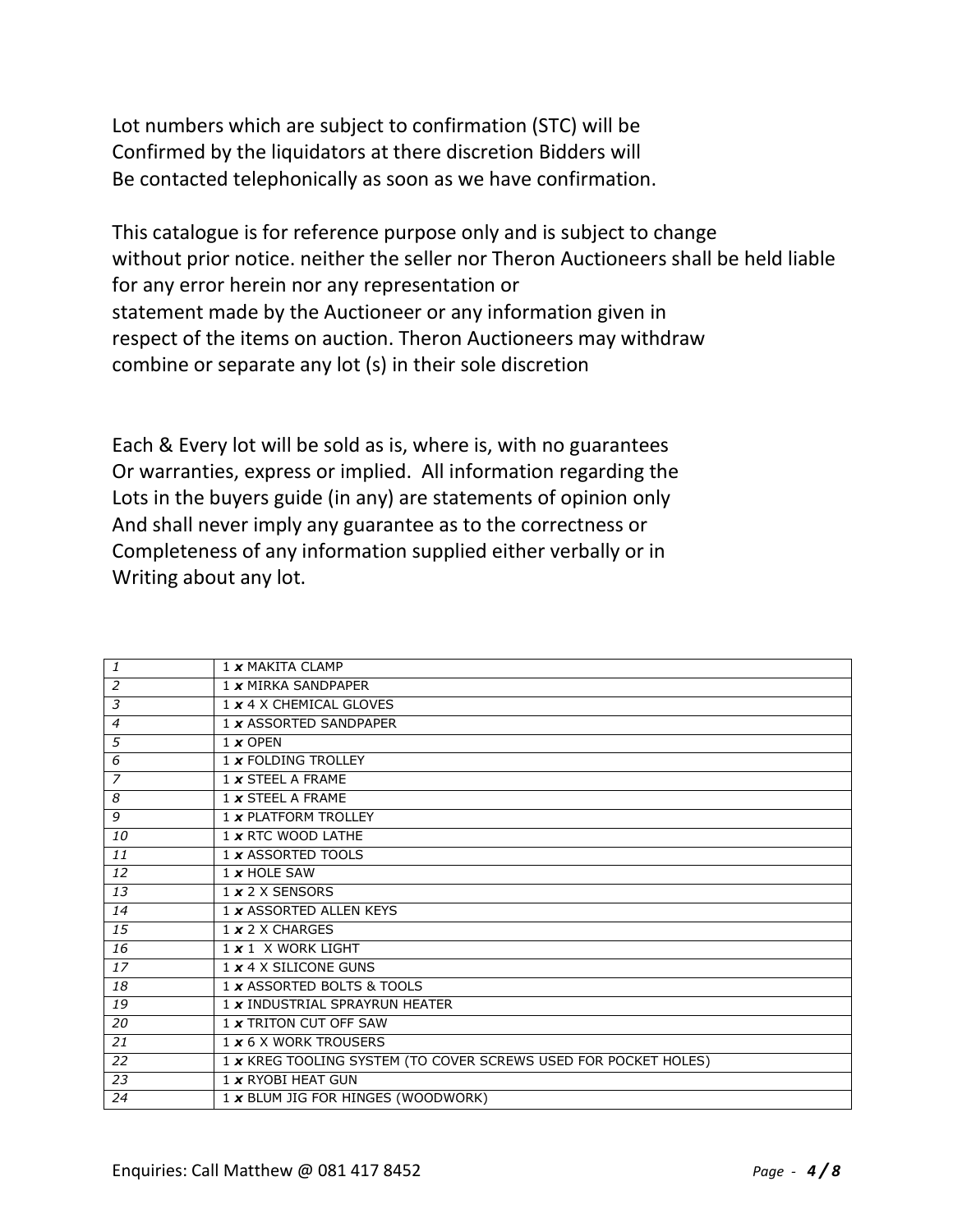| 25              | 1 x MAKITA JIGSAW                                  |
|-----------------|----------------------------------------------------|
| 26              | 1 x MAKITA RP1800 JIGSAW                           |
| $2\overline{7}$ | 1 x BLUM MARKING TEMPLATE                          |
| 28              | 1 x KREG RIP CUT TOOL                              |
| 29              | 1 x WOODEN WORK TABLE                              |
| 30              | 1 x STEEL WORK TABLE                               |
| 31              | 1 x WORK TABLE                                     |
| 32              | 1 x CORD STRAPPING TENSIONER & STRAPPING           |
| 33              | 1 x BOX ASSORTED SAFETY EQUIPMENT & CHEMICALS      |
| 34              | 1 x 2 X PAIR SAFETY SHOES                          |
| 35              | 1 x ASSORTED MIXED SILICONE                        |
| 36              | 1 x 9 X WHITE SILICONE                             |
| 37              | $1 \times$ OPEN                                    |
| 38              | 1 x 10 X CASTOR WHEELS                             |
| 39              | 1 x WOODEN RAILS                                   |
| 40              | 1 x ASSORTED BOLTS & SCREWS                        |
| 41              | 1 x WORK TABLE                                     |
| 42              | 1 x NEW S/STEEL DOUBLE SINK                        |
| 43              | 1 x VARIOUS SOLID WOOD WITH WORK TABLE             |
| 44              | 1 x ASSORTED KITCHEN CUPBOARD DOORS                |
| 45              | 1 x CABINET WITH MIRROR                            |
| 46              | 1 x COMPLETE KITCHEN TOP UNIT                      |
| 47              | 1 x ASSORTED WOOD                                  |
| 48              | 1 x SOLID STEEL FRAME                              |
| 49              | 1 x ASSORTED WOOD                                  |
| 50              | 1 x COMPLETE SHOWROOM KITCHEN UNIT                 |
| 51              | 1 x WOODEN CABINET                                 |
| 52              | 1 x BROWN KITCHEN CUPBOARD UNIT                    |
| $\overline{53}$ | 1 x 2 DESIGNER PLASTIC CHAIRS                      |
| 54              | $1 \times 6$ DRAWER DESK                           |
| 55              | 1 x WHITE CABINET                                  |
| 56              | 1 x OFFICE CHAIR                                   |
| 57              | 1 x OFFICE CHAIR                                   |
| 58              | 1 x WHITE CABINET                                  |
| 59              | 1 x 6 DRAWER DESK                                  |
| 60              | 1 x BOOK SHELF                                     |
| 61              | 1 x 2 X VISITORS CHAIRS                            |
| 62              | 1 x 2 X CABINETS                                   |
| 63              | $1 \times 2 \times$ CABINETS                       |
| 64              | 1 x 2 X BLACK KITCHEN CABINETS                     |
| 65              | 1 x TYPIST CHAIR                                   |
| 66              | 1 x HP PRINTER HP LASER PRINTER                    |
| 67              | 1 x MEDICAL GOODS, ALCOHOL TESTER, DRUG TESTER ETC |
| 68              | 1 x CHEST OF DRAWERS                               |
| 69              | 1 x SAFETY HELMETS                                 |
| 70              | 1 x PLASTIC CULTERY TRAYS                          |
| 71              | 1 x WOODEN BOX                                     |
| 72              | 1 x VARIETY DRAW RUNNERS,                          |
| 73              | 1 x ORGA-LINE & DRAW ACCESSORIES                   |
| 74              | 1 x TV BRACKETS                                    |
| 75              | 1 x BOOK SHELF & ROLL OF BLACK PLASTIC             |
| 76              | 1 x S/STEEL RACKS                                  |
| 77              | 1 x ASSORTED T JOINTS                              |
|                 |                                                    |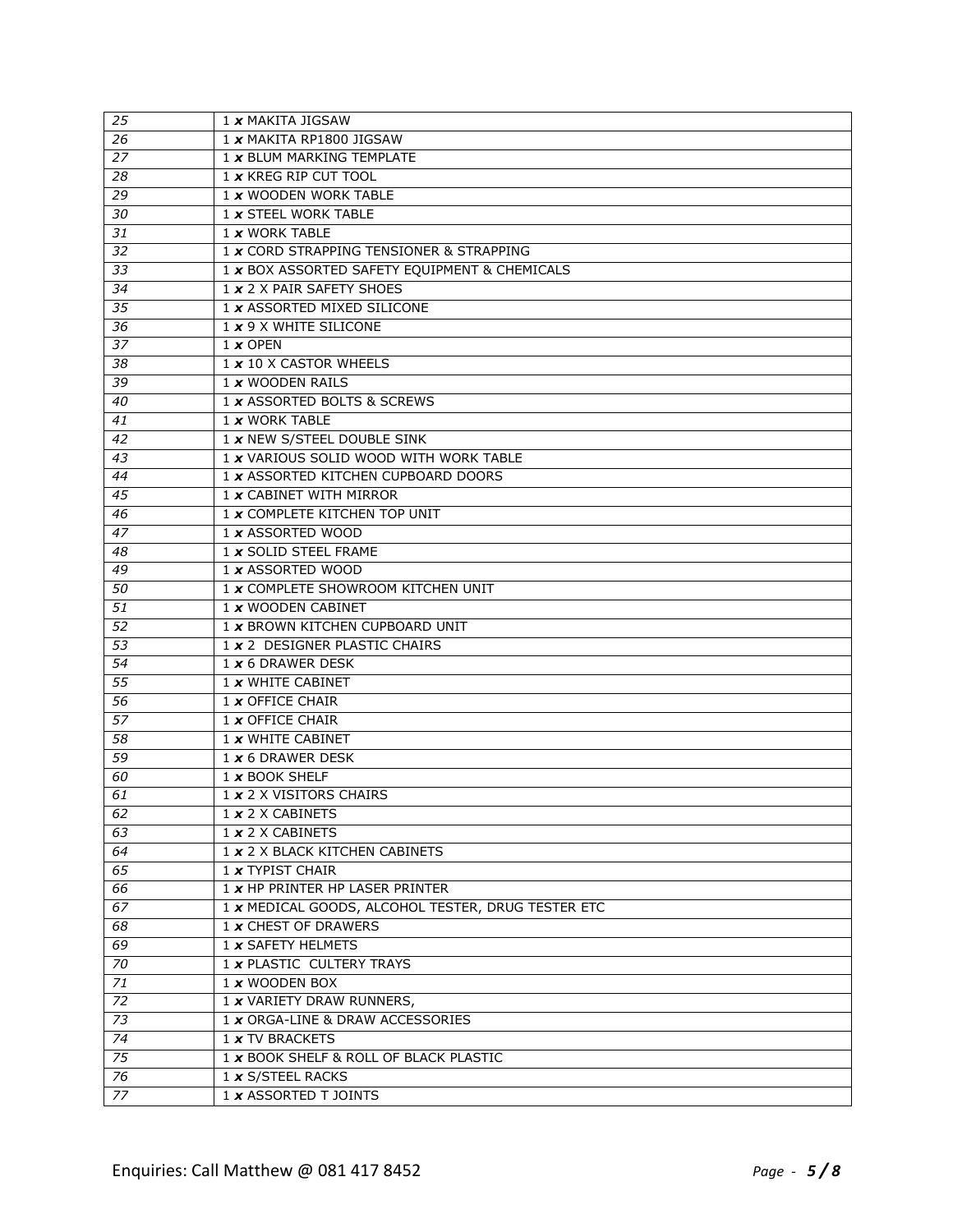| 78  | 1 x SHELF WITH VARIOUS BLOCKS, DOOR CLIPS ETC |
|-----|-----------------------------------------------|
| 79  | 1 x ASSORTED DRUM CHEMICALS                   |
| 80  | 1 x ASSORTED BOXES OF HINGES                  |
| 81  | $1 \times$ TABLE                              |
| 82  | 1 x BOX MULTIFIX NYLON HAMMER FIXING          |
| 83  | 1 x VARIOUS CUPBOARD LEGS                     |
| 84  | 1 x ASSORTED DRAWER RUNNERS                   |
| 85  | 1 x SHELF WITH VARIOUS ACCESSORIES            |
| 86  | 1 x SHELF WITH VARIOUS ACCESSORIES            |
| 87  | 1 x SHELF WITH VARIOUS ACCESSORIES            |
| 88  | 1 x SHELF WITH VARIOUS ACCESSORIES            |
| 89  | 1 x SHELF WITH VARIOUS ACCESSORIES            |
| 90  | 1 x SHELF WITH VARIOUS ACCESSORIES            |
| 91  | 1 x 2 X WORK TABLES                           |
| 92  | 1 x JOB LOT FORMICA ROLLS                     |
| 93  | $1 x$ STEEL SHELF                             |
| 94  | 1 x CHROME BARS                               |
| 95  | 1 x 2 X PLATFORM TROLLEYS                     |
| 96  | 1 x WOODEN TRESSEL                            |
| 97  | 1 x STEEL TRESSEL                             |
| 98  | 1 x FENIX BOARDS (12M)                        |
| 99  | 1 x STEEL CAGE                                |
| 100 | 1 x HANDY 6.5 GENERATOR                       |
| 101 | 1 x BALMA 50L COMPRESSSOR                     |
| 102 | 1 x WOODEN WORK TABLE                         |
| 103 | 1 x ILVA 275L COMPRESSOR                      |
| 104 | 1 x ASSORTED GARDEN TOOLS                     |
| 105 | 1 x STEEL TOOLBOX ON WHEELS                   |
| 106 | 1 x 500L PROFESSIONAL COMPRESSOR              |
| 107 | 1 x MULTICO DRILL PRESS                       |
| 108 | 1 x GLASS TOPS                                |
| 109 | 1 x STEEL CAGE                                |
| 110 | $1 x$ POLISHER                                |
| 111 | 1 x COMPRESSOR PIPE                           |
| 112 | 1 x GLASS NOTICE BOARD                        |
| 113 | 1 x OFFICE CHAIR                              |
| 114 | 1 x OFFICE DESK                               |
| 115 | 1 x CORDLESS TELEPHONE SET                    |
| 116 | 1 x 6 DRAWER BLACK DESK                       |
| 117 | 1 x HIGHBACK CHAIR                            |
| 118 | 1 x YORK AIR CONDITIONER                      |
| 119 | 1 x DAIKIN AIR CONDITIONER                    |

## ALL BUYERS MUST COLLECT BY 16HOO ON THE 1ST APRIL 2022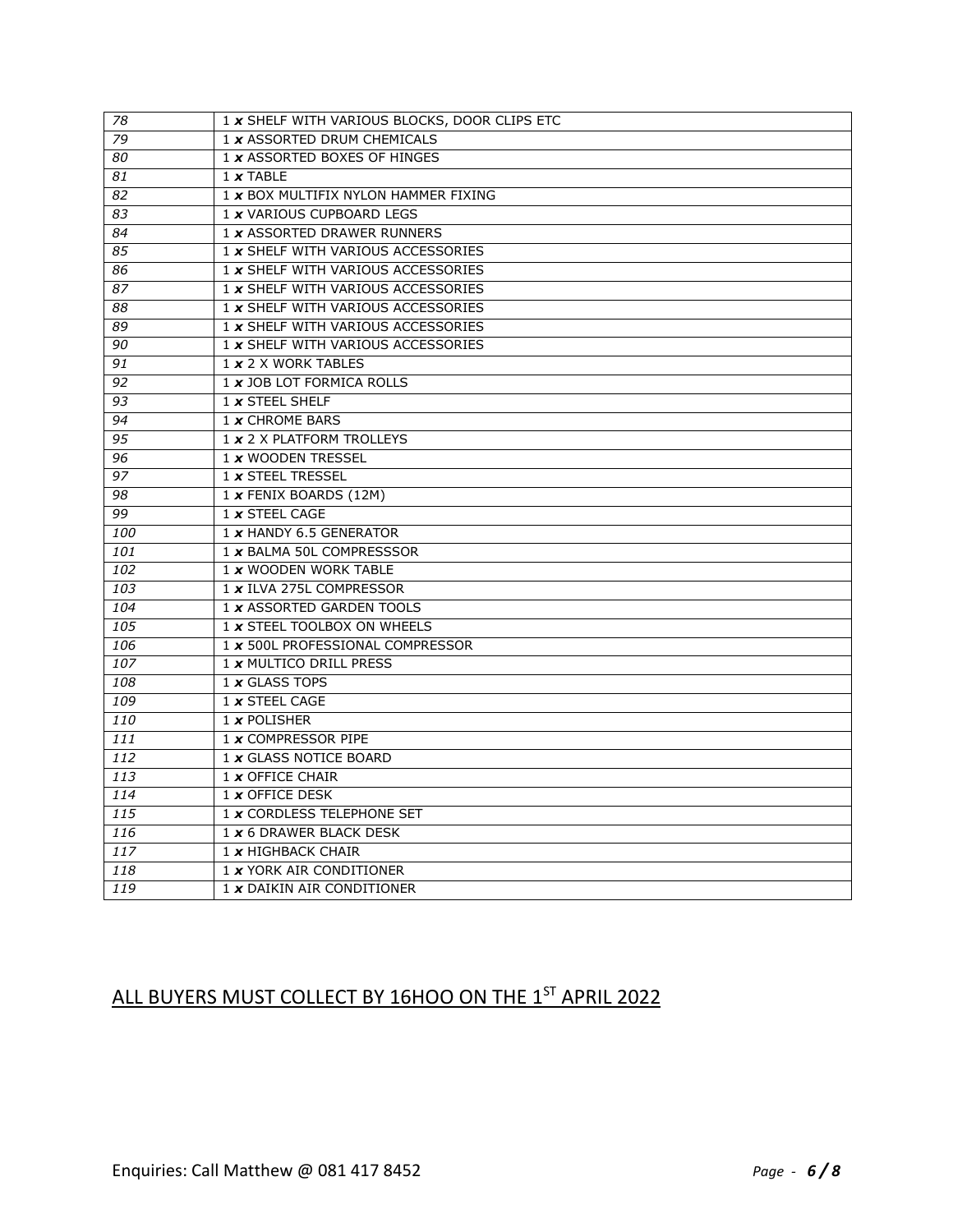